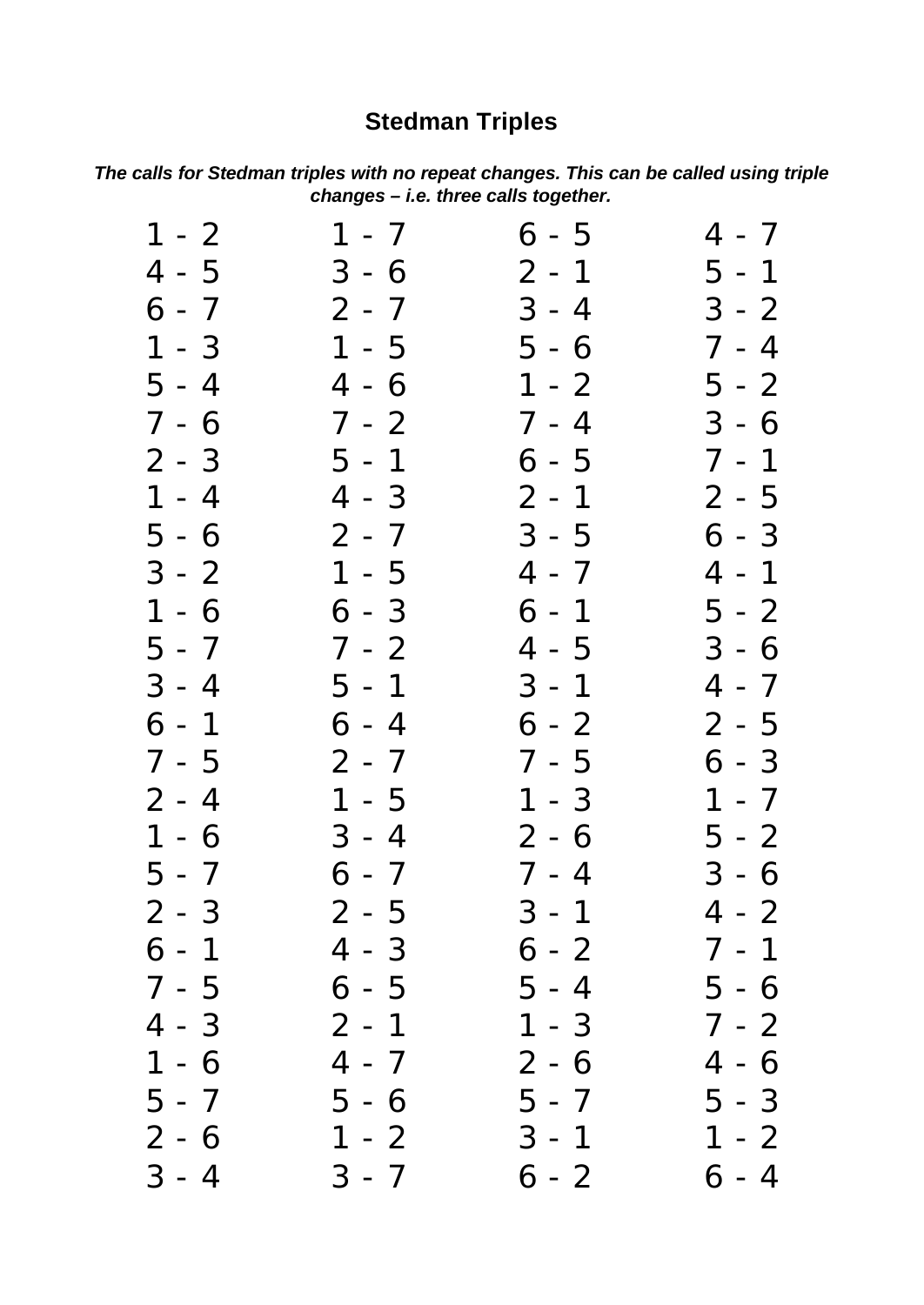| $3 - 5$ | $1 - 6$ | $1 - 6$ | $1 - 3$    |
|---------|---------|---------|------------|
| $1 - 7$ | 2 - 5   | $4 - 3$ | $5 - 2$    |
| $4 - 6$ | $1 - 3$ | 2 - 7   | $7 - 4$    |
| $5 - 3$ | 7 - 5   | $5 - 6$ | $3 - 1$    |
| $2 - 7$ | 2 - 4   | $3 - 4$ | $6 - 2$    |
| $6 - 4$ | $6 - 3$ | 7 - 2   | 4 - 7      |
| $3 - 5$ | $5 - 7$ | $1 - 4$ | $1 - 3$    |
| $2 - 1$ | $4 - 2$ | 6 - 5   | $6 - 5$    |
| $4 - 6$ | $6 - 1$ | $3 - 2$ | $7 - 4$    |
| $5 - 3$ | 7 - 5   | $6 - 4$ | $3 - 1$    |
| $7 - 1$ | 2 - 4   | $1 - 2$ | $2 - 5$    |
| $2 - 6$ | $3 - 1$ | $3 - 7$ | 4 - 7      |
| $4 - 3$ | 5 - 7   | $5 - 4$ | $1 - 3$    |
| $1 - 7$ | $4 - 2$ | $2 - 1$ | $6 - 7$    |
| $2 - 3$ | $3 - 6$ | $7 - 3$ | $5 - 2$    |
| $4 - 5$ | 7 - 5   | 5 - 6   | 4 - 3      |
| $1 - 6$ | $2 - 4$ | $1 - 2$ | 5 - 7      |
| $3 - 2$ | $1 - 6$ | $3 - 7$ | $6 - 3$    |
| $5 - 4$ | $3 - 5$ | $4 - 6$ | $4 - 1$    |
| 7 - 6   | 7 - 4   | 2 - 1   | 2 - 7      |
| $2 - 3$ | 6 - 1   | 7 - 3   | 3 - 6      |
| $4 - 5$ | $3 - 4$ | 4 - 5   | $-4$<br>1. |
| $7 - 1$ | 7 - 2   | 1 - 2   | 2 - 5      |
| $3 - 2$ | 6 - 5   | $3 - 7$ | 6 - 3      |
| $5 - 4$ | 4 - 3   | 6 - 5   | 4 - 1      |
| 6 - 1   | 2 - 7   | 4 - 2   | 7 - 5      |
| $2 - 3$ | 1 - 5   | $1 - 7$ | 3 - 6      |
| 4 - 5   | $3 - 4$ | 5 - 6   | $1 - 4$    |
| $7 - 3$ | $7 - 2$ | $4 - 7$ | $7 - 2$    |
|         |         |         |            |